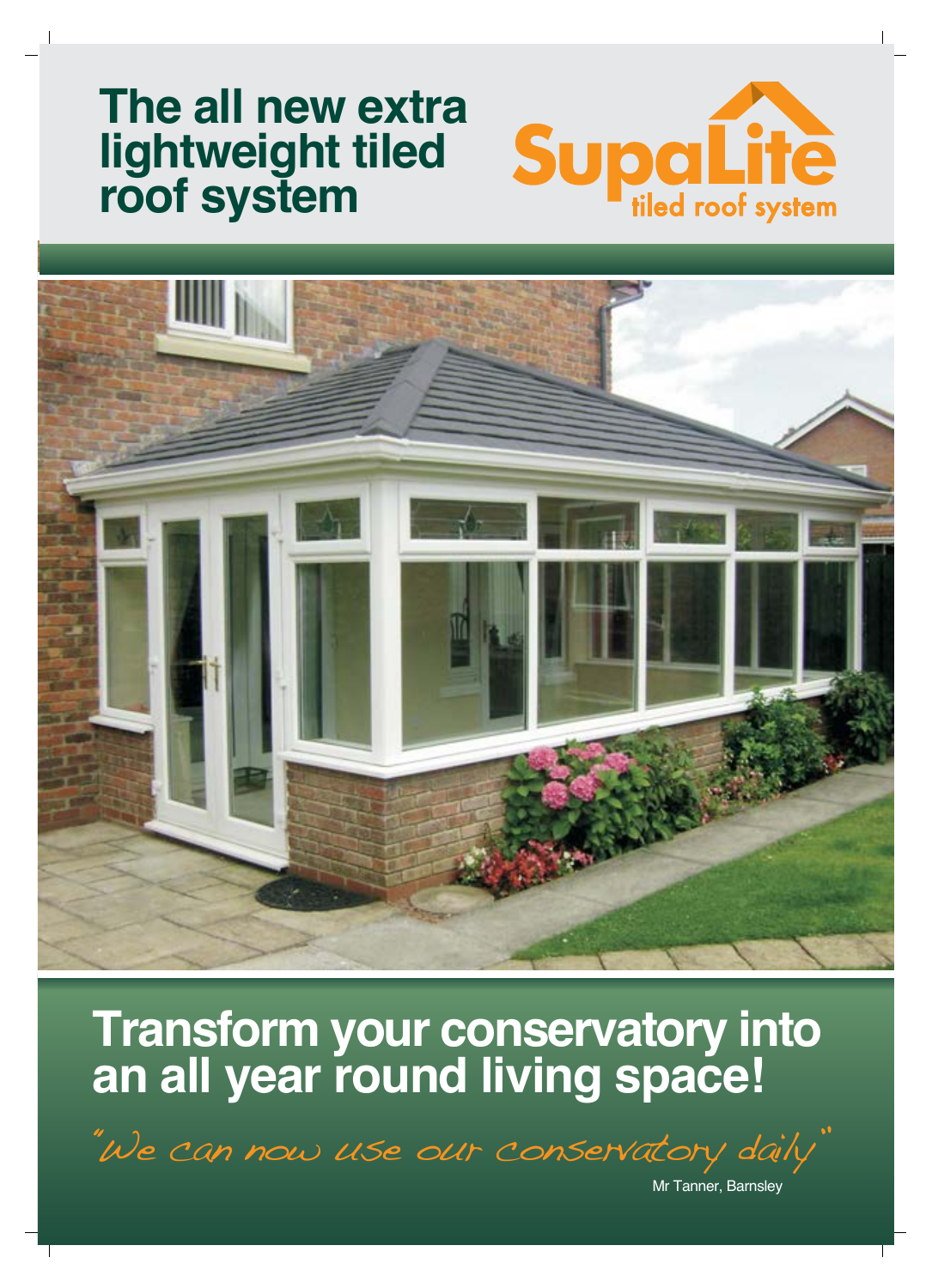

## **Sometimes a conservatory can be...**

- Too hot in summer
- Too cold in winter
- Too noisy in rainy weather
- Too much glare in direct sunlight
- Suffer from build up of airborne dirt
- A waste of valuable living space

### **We have the solution for new or existing conservatories**

The SupaLite roof system has been designed to be installed as a retro fit onto existing conservatory window frames, converting your existing conservatory into a usable all year round sunroom. We can provide you with a brand new sunroom from the beginning, including frames and baseworks should you require us to provide this complete service.

If you have an existing conservatory, you will probably agree that it is too hot in summer and very cold in the winter. With the incredible u-value of just 0.18 (0.15 for the Scottish market) of the SupaLite roof system you will never experience these extreme temperature changes ever again!

We have fully qualified structural engineers that can provide you with all your building regulations requirements should you need them.



"We absolutely love it! We spend hours in here now, we don't use the lounge an/more Mr Frazer, Doncaster

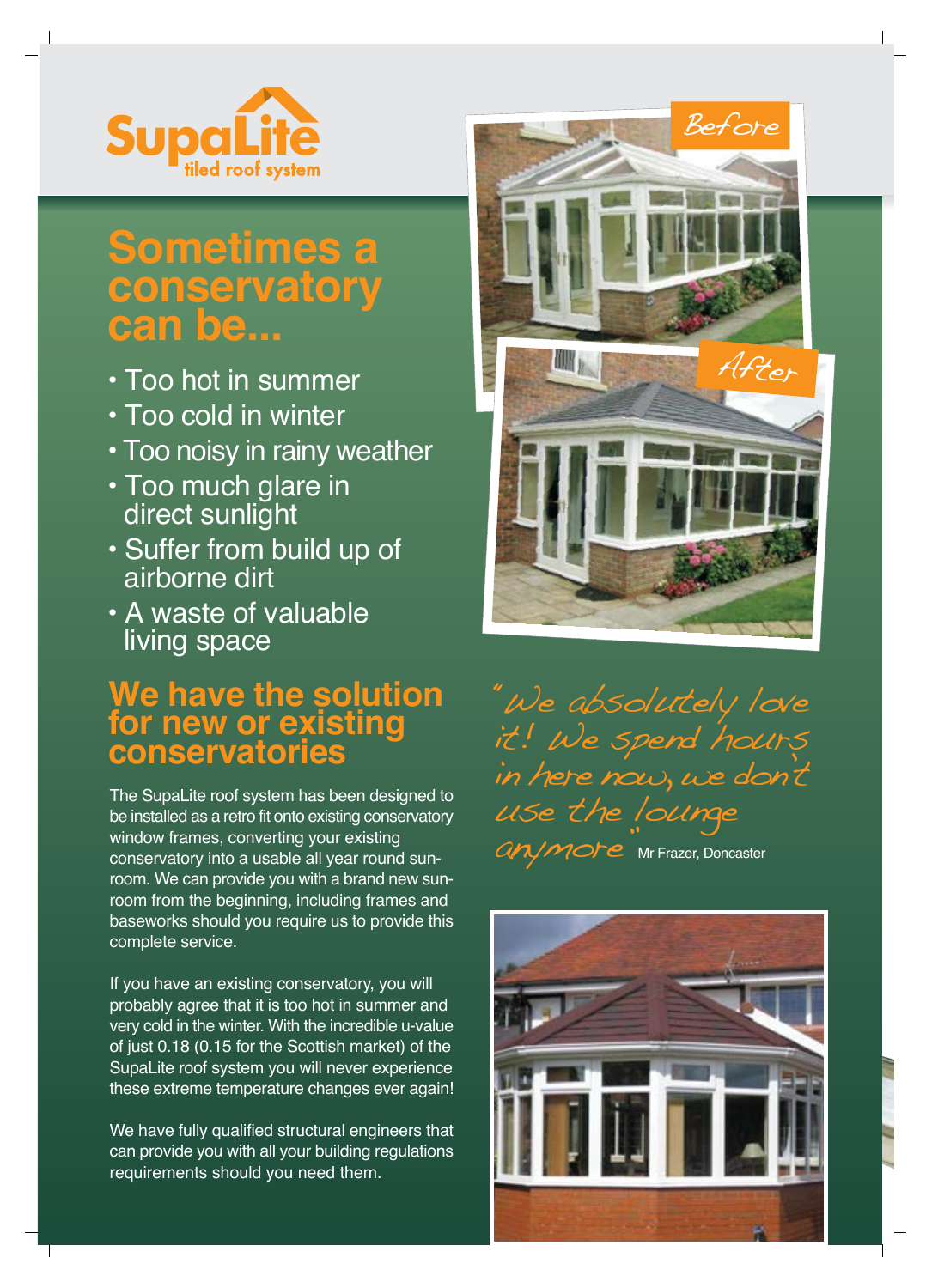# **SupaLite Benefits**

- SupaLite gives an incredible u-value of 0.18 (0.15 for the Scottish market) that meets total building regulations.
- Lightweight aluminium fully structural frame with frame connector system for when new windows or doors are to be fitted to a new or existing building.
- Choice of tile and slate colours, all tiles are tried and tested for many years in USA, Canada and Australia, giving you total peace of mind in extreme weather conditions.
- 25 year guarantee on tiles with a life expectancy of over 40 years.
- Large roof vents are available to allow in maximum light.
- Full range of colour matching fascias, soffits and gutters to suit your choice of windows.
- Choice of internal ceiling finishes (plaster or tongue & groove timber effects).

Lightweight aluminium Rafters with tanalised

• Easy to install to existing conservatory frames.

> 50mm Insulated Plasterboard

timber batons



#### **Lighting Diagram**



Lightweight Metrotile or Tapco Lightweight aluminium slate roof tiles

Ridge Beam tanalised timber

batons

Damp proof membrane

Unique orangery style Internal lighting plinth detail available

Guttering available in white or woodgrain finish to match existing frames

100mm Insulation

12mm marine ply boards

Unique Fascia detail can house external LED Downlights

> Lightweight aluminium Ring Beam